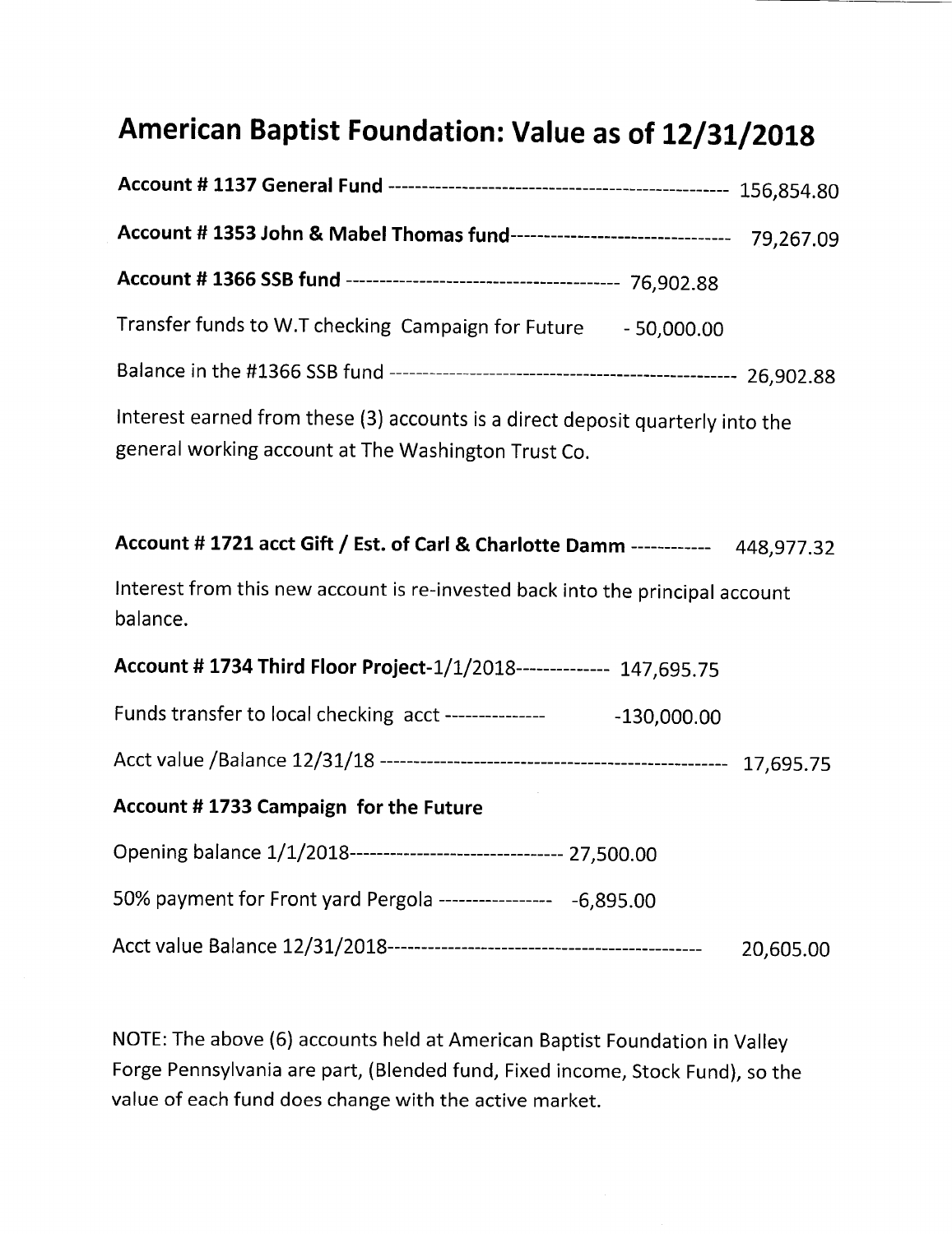## First Baptist Church \*\*\*\*\*\*\*\*\*2018

#### **Mission Account:**

| 659.00   |          |
|----------|----------|
| 426.00   |          |
| 333.00   |          |
| 5,000.00 |          |
| .52      |          |
|          |          |
|          | 2,868.01 |

#### **Memorial Account:**

| 1,945.98 |
|----------|

#### CD Investment Accounts @ Washington Trust Co

|                                                            | 20.265.54 |
|------------------------------------------------------------|-----------|
|                                                            | 1.566.62  |
| CD account #3 ---- Norma Mott Nordberg memorial----------- | 2.500.00  |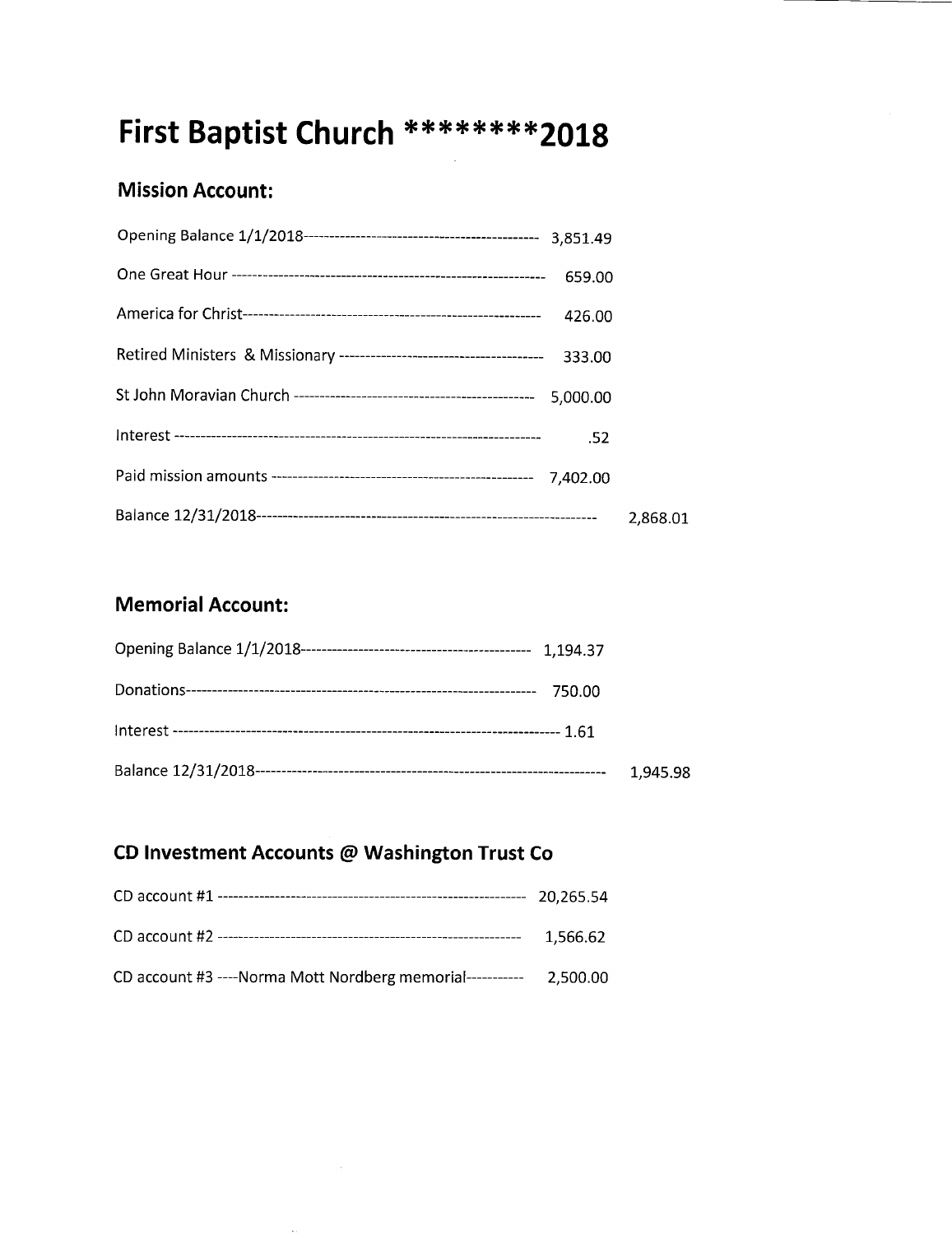## Annual Report 2018 \*\*\* Campaign for the Future:

Opening Balance June 2018---------------------- 1,000.00

|  | 115,522.75 |
|--|------------|
|--|------------|

December 31/2018 Ending Balance -------- 83,352.25

| <b>Exterior Work:</b>                                           | 70,653.49 |
|-----------------------------------------------------------------|-----------|
| (Shingling, gutter work, soffit work, east front door entrance) |           |
| <b>Front Lawn &amp; Architect:</b>                              | 12,775.00 |
| (Pergola, seeding)                                              |           |
| <b>Parsonage Renovations expense:</b>                           | 32,094.26 |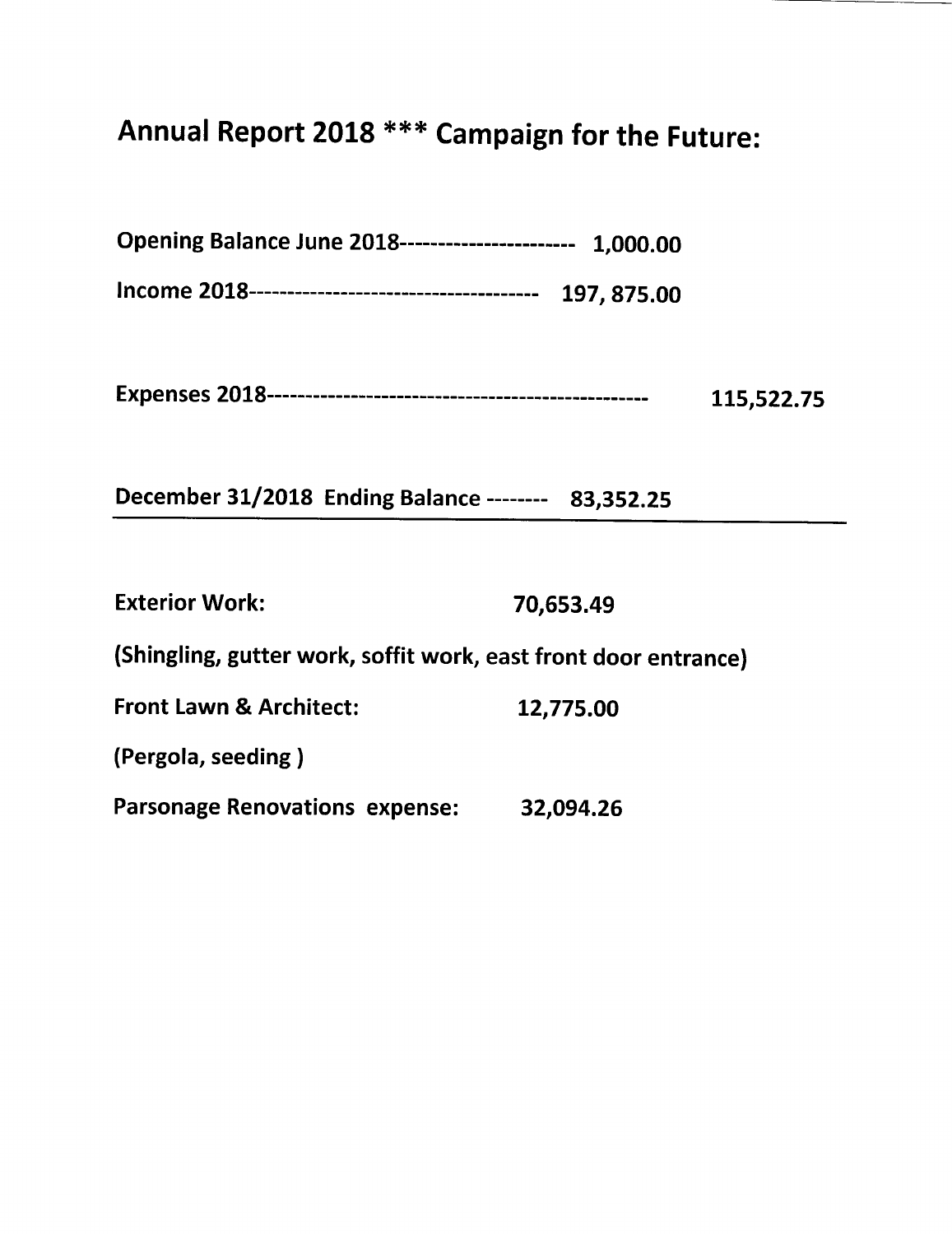**Annual Report 2018** 

| January 1 <sup>st</sup> Beginning Balance--------------------------------- | 51,084.20     |
|----------------------------------------------------------------------------|---------------|
| 2018 Donations and investment transfers. --------------                    | 307,715.50    |
| 2018 Renovation/ Construction Expenses-<br>-------------                   | $-300,048.47$ |

December 31, 2018 ending Balance --------------------------- 58,751.23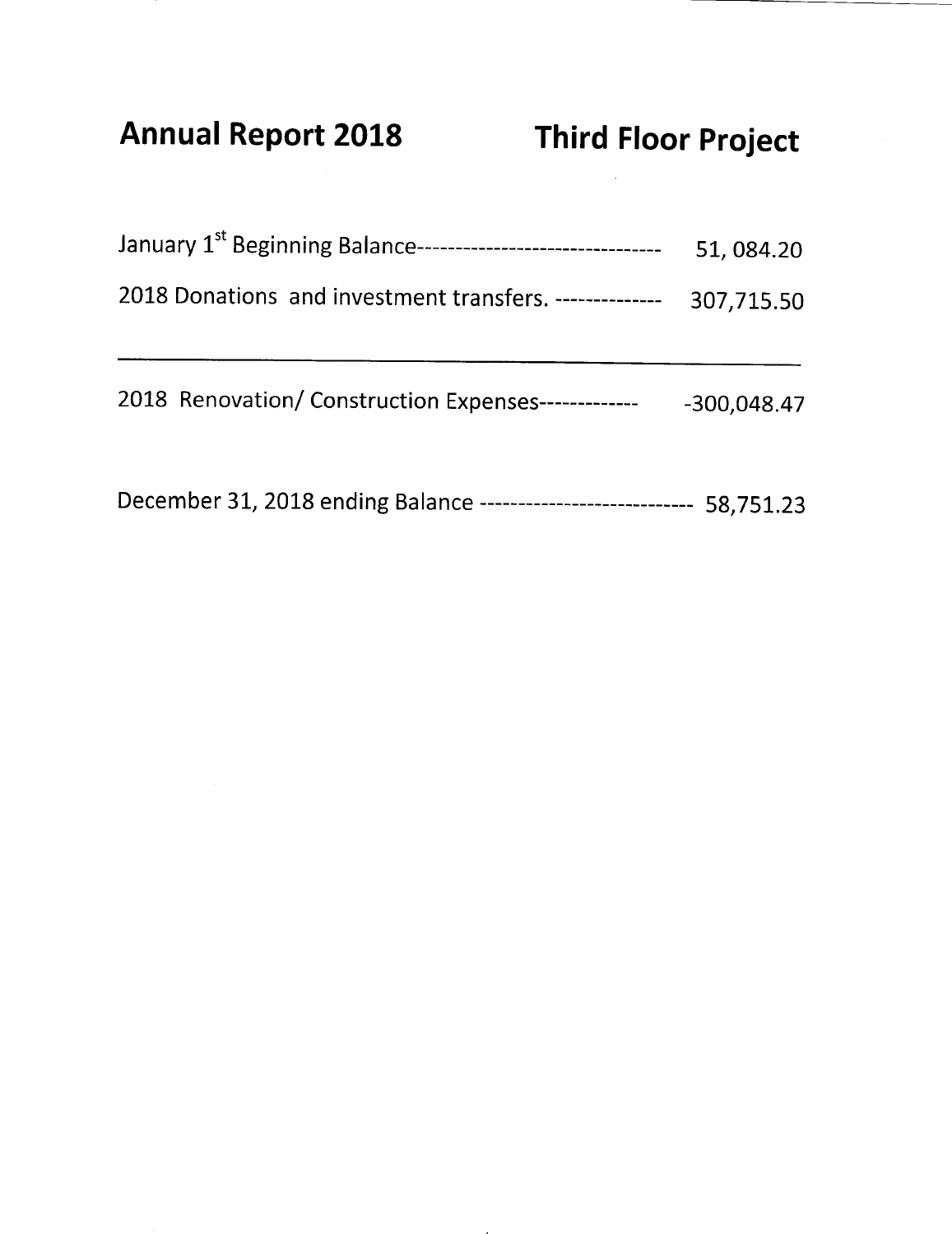### **Sunday school Builders**

**Year 2018** 

First Baptist Church

Block Island, R.I.

|                                                         | 1,623.68  |
|---------------------------------------------------------|-----------|
| Income (sale of xmas ornaments & Bayberry candles) ---- | 671.00    |
| Purchase (2) silk flower arrangements for Sanctuary     | $-246.10$ |
| Christmas gift for Pastor                               | $-200.00$ |
| Balance as of 12/31/2018                                | 1,848.58  |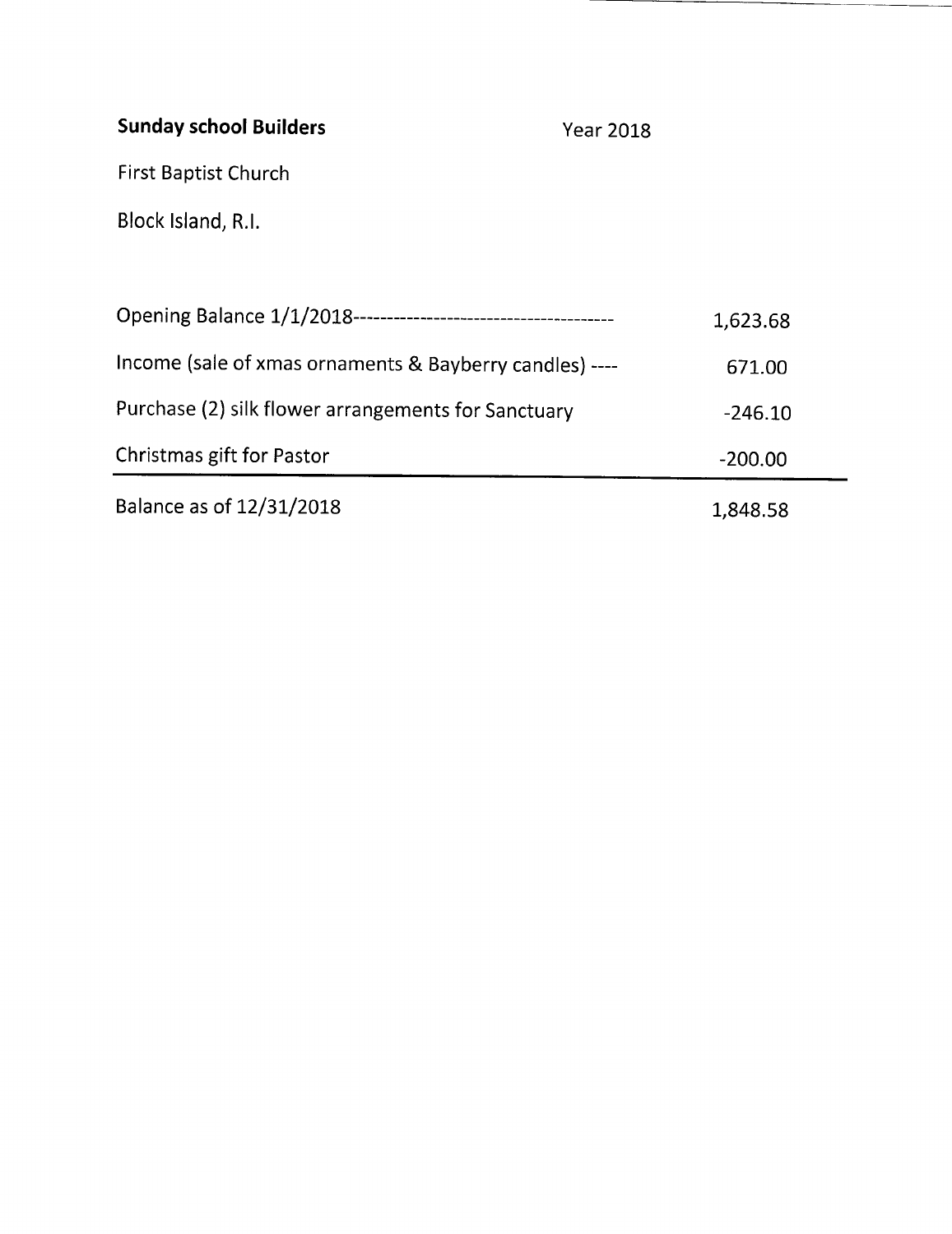### First Baptist Church \*\*\*\*\*\*\*\*\*\*\*\*\*\*\*\*\*\*\*\*2018

#### **Champlin Fund Account:**

| <b>Expenses:</b>                                                       |          |
|------------------------------------------------------------------------|----------|
| East side of Building Shingle Project -------------------- - 15,780.00 |          |
| (building material, Red cedar shingles, 8 new windows)                 |          |
| Down payment labor check---------------------------------              | 3,500.00 |
|                                                                        |          |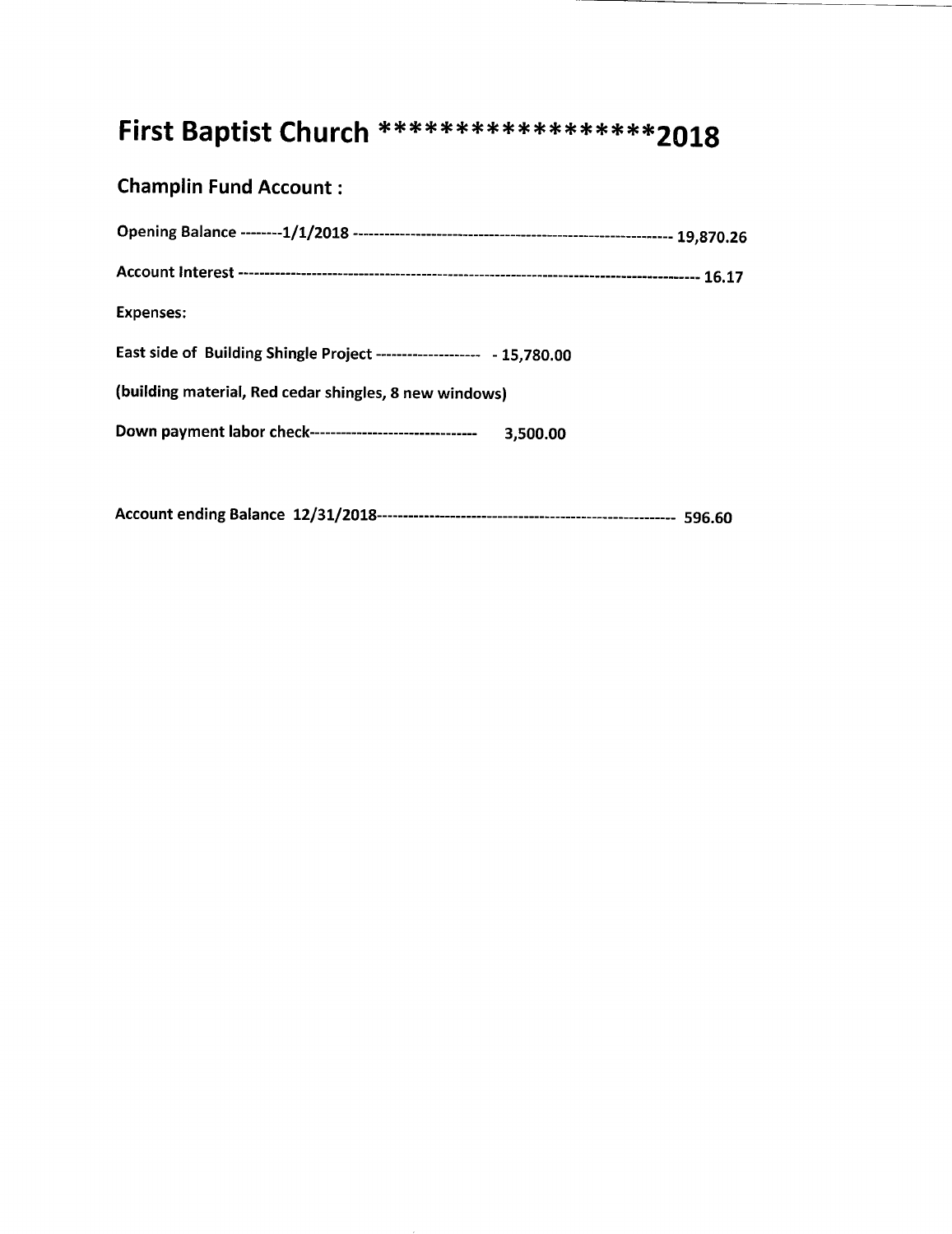## First Baptist Church<br>Profit & Loss Budget vs. Actual<br>January through December 2018

|                                 | Jan - Dec 18 | <b>Budget</b> |
|---------------------------------|--------------|---------------|
| Ordinary Income/Expense         |              |               |
| Income                          |              |               |
| Flowers                         | 531.00       | 900.00        |
| <b>Fund Raisers</b>             |              |               |
| Fair and Auction                | 9,705.75     | 13,500.00     |
| Quilt                           | 5,909.00     | 6,000.00      |
| Roll Call                       | 9,158.61     | 9,000.00      |
| <b>Total Fund Raisers</b>       | 24,773.36    | 28,500.00     |
| Miscellaneous donations         |              |               |
| <b>BIED</b>                     | 4,833.00     | 5,200.00      |
| Building use                    | 3,560.00     | 6,000.00      |
| <b>Christian Ed Books</b>       | 60.00        |               |
| Coffee Hs / Com.Ground Event    | 771.00       | 800.00        |
| Damm interest                   | 5,000.00     |               |
| Ecum Choir                      | 500.00       |               |
| insurance refund                | 2,093.00     |               |
| Investment Income(A.B Found     | 13,574.16    | 14,500.00     |
| Pulpit supply / offset          | 4,000.00     | 4,000.00      |
| <b>Retreat Groups</b>           | 115.00       |               |
| Spanish Cong.                   | 1,200.00     |               |
| Town(Rec Ct)                    | 1,843.18     |               |
| Youth ministries & VBS          | 3,205.00     |               |
| Miscellaneous donations - Other | 0.00         | 1,000.00      |
| Total Miscellaneous donations   | 40,754.34    | 31,500.00     |
| Plate                           | 22,369.79    | 14,000.00     |
| Pledge offerings<br>2018 Pledge | 82,515.00    | 73,000.00     |
| <b>Total Pledge offerings</b>   | 82,515.00    | 73,000.00     |
| Special collections             |              |               |
| Easter                          | 720.00       |               |
| Special collections - Other     | 0.00         | 2,000.00      |
|                                 |              |               |
| Total Special collections       | 720.00       | 2,000.00      |
| Total Income                    | 171,663.49   | 149,900.00    |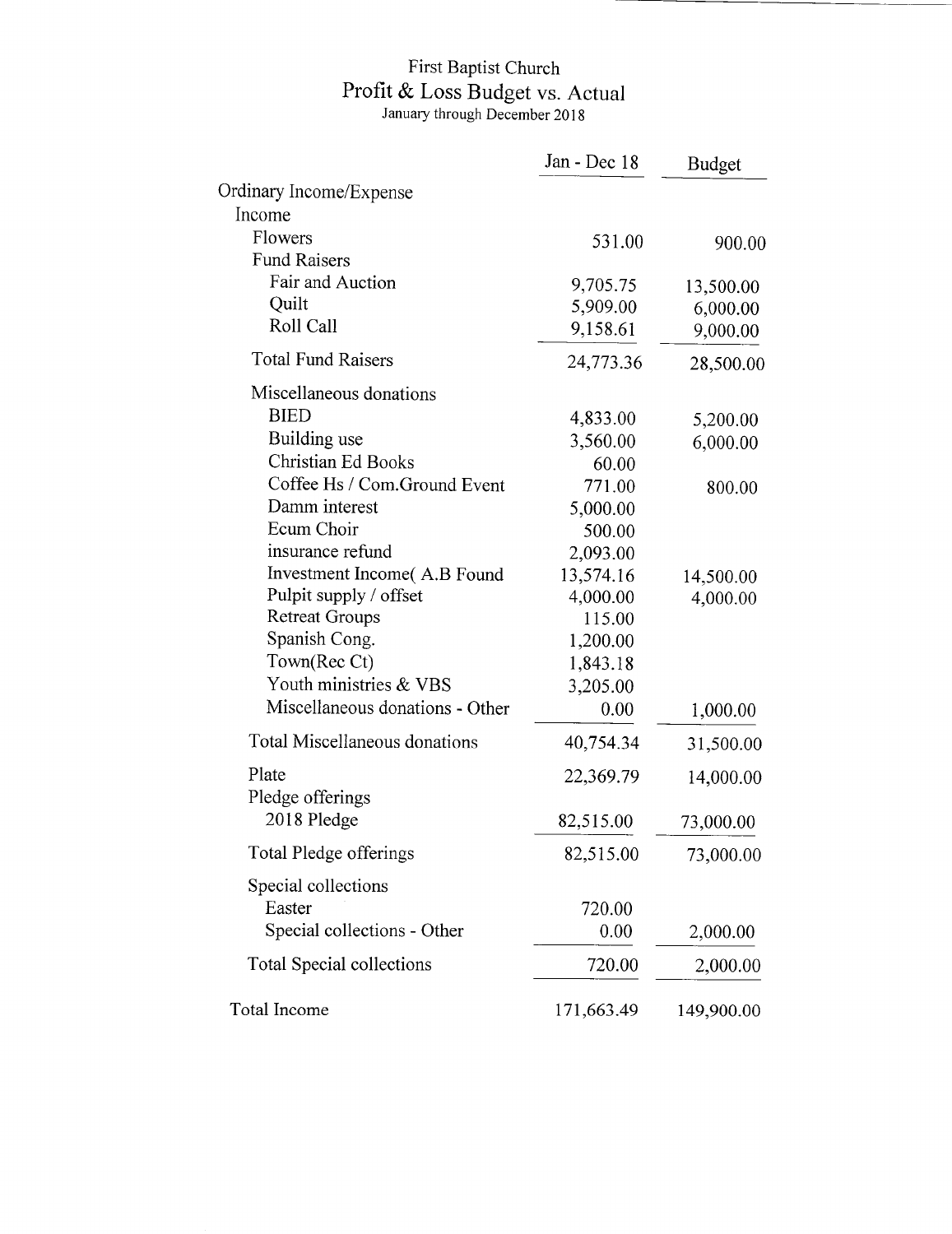## First Baptist Church Profit & Loss Budget vs. Actual<br>January through December 2018

|                                         | Jan - Dec 18 | <b>Budget</b> |
|-----------------------------------------|--------------|---------------|
| Expense                                 |              |               |
| 1 MISSIONS                              |              |               |
| <b>ABC</b> Mission                      | 4,510.00     | 4,510.00      |
| International Worker CT.                | 0.00         | 1,000.00      |
| RI Power & Light                        | 0.00         | 150.00        |
| Total 1 MISSIONS                        | 4,510.00     | 5,660.00      |
| 2 Church Building Expenses              |              |               |
| <b>Building Maintenance</b>             | 25,361.77    | 12,000.00     |
| Church Sexton                           | 100.00       | 500.00        |
| Electricity                             | 2,348.13     | 2,600.00      |
| Fire Alarm                              | 1,250.00     | 1,200.00      |
| Fire Ext. service                       | 837.89       | 800.00        |
| Fuel Oil                                | 5,801.72     | 4,000.00      |
| <b>Hospitality Supplies</b>             | 791.73       | 1,100.00      |
| Insurance                               | 13,770.47    | 13,500.00     |
| Lawn, Dump, Etc.                        | 3,765.00     | 2,500.00      |
| Propane                                 | 951.82       | 1,600.00      |
| Sewer Use                               | 3,042.99     | 3,780.00      |
| Water                                   | 4,784.49     | 3,780.00      |
| <b>Total 2 Church Building Expenses</b> | 62,806.01    | 47,360.00     |
| 3 Pastoral & Worship                    |              |               |
| Continuing Education                    | 0.00         | 100.00        |
| Deacons                                 | 45.25        | 100.00        |
| Flower Fund                             | 733.87       | 900.00        |
| Medical                                 | 6,336.20     | 8,000.00      |
| Organist / Musicians                    | 5,700.00     | 6,000.00      |
| Pastoral Salary                         | 44,114.61    | 45,000.00     |
| <b>Pulpit Supply</b>                    | 4,075.00     |               |
| Retirement                              | 8,433.07     | 6,400.00      |
| Search Comm                             | 5,286.74     |               |
| Soc. Sec. Allowance                     | 4,371.89     | 4,500.00      |
| <b>Summer Intern</b>                    | 0.00         | 2,000.00      |
| <b>Travel Expense</b>                   | 26.23        | 100.00        |
| <b>Visiting Pastor</b>                  | 0.00         | 4,000.00      |
| Total 3 Pastoral & Worship              | 79,122.86    | 77,100.00     |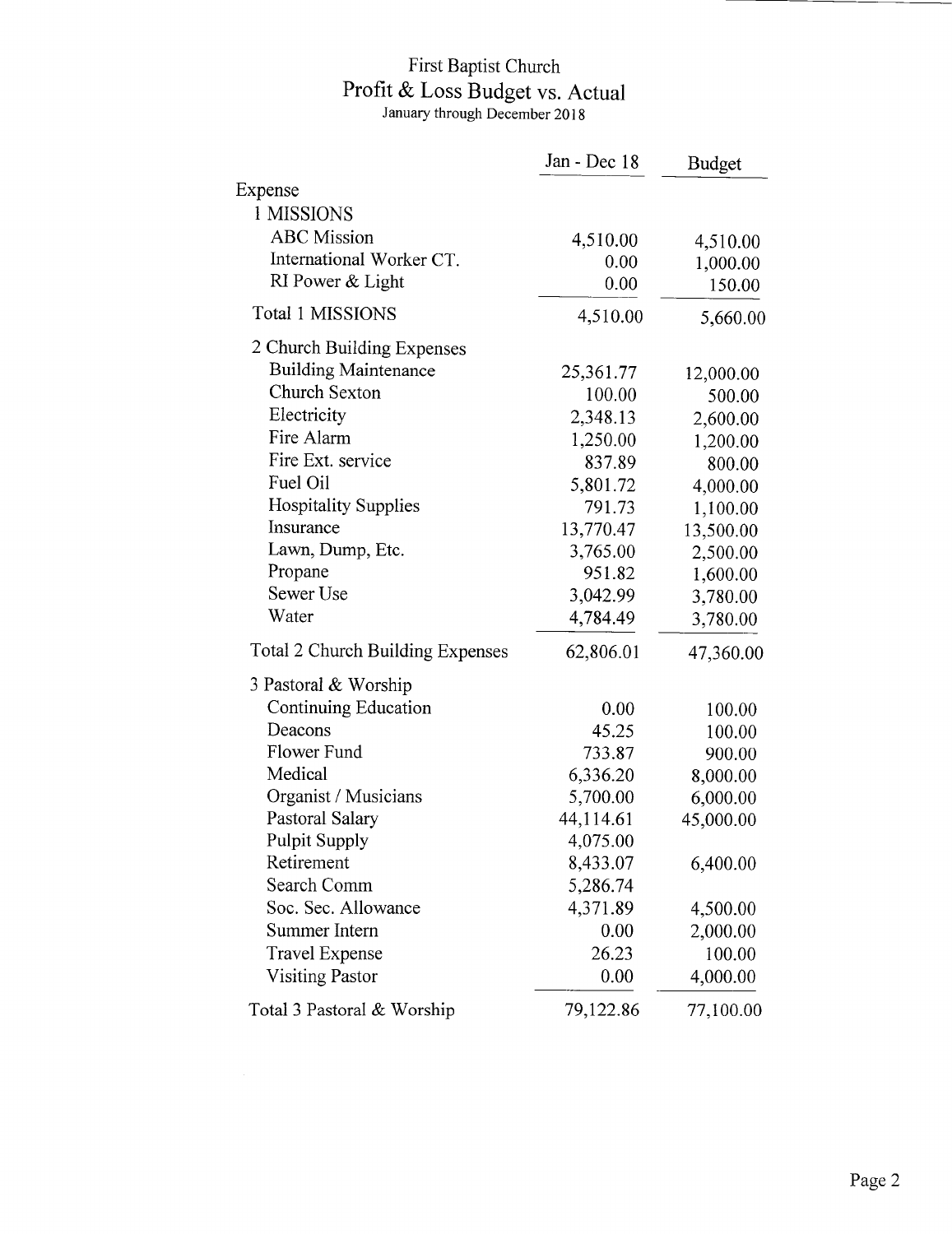## First Baptist Church Profit & Loss Budget vs. Actual<br>January through December 2018

|                                  | Jan - Dec 18 | <b>Budget</b> |
|----------------------------------|--------------|---------------|
| 4 Administrative                 |              |               |
| <b>Administrative Secretary</b>  | 9,904.25     | 9,000.00      |
| Copier                           | 1,987.93     | 2,400.00      |
| Equip.Repair/Replacement         | 0.00         | 100.00        |
| Music Supplies                   | 0.00         | 50.00         |
| New office equip. & Repairs      | 984.30       |               |
| Office Supplies                  | 2,989.96     | 2,500.00      |
| Organ / Piano Maintenance        | 989.00       | 1,200.00      |
| Payroll Service                  | 664.70       | 600.00        |
| Payroll tax expense              | 433.54       |               |
| Postage                          | 74.40        | 1,000.00      |
| Tech. Computer Support           | 658.88       | 600.00        |
| Telephone & Internet             | 1,154.21     | 1,200.00      |
| Total 4 Administrative           | 19,841.17    | 18,650.00     |
| 5 Christian Education            |              |               |
| Coffee Hs./ Common ground E      | 299.41       | 800.00        |
| <b>Congregation Development</b>  | 251.46       | 250.00        |
| Sunday School                    | 289.87       | 450.00        |
| Vacation Bible School            | 496.82       | 1,000.00      |
| <b>Youth Ministries</b>          | 0.00         | 100.00        |
| Total 5 Christian Education      | 1,337.56     | 2,600.00      |
| <b>Bank Charge</b>               | 28.00        |               |
| late fee                         | 39.00        |               |
| 66900 · Reconciliation Discrepan | 0.19         |               |
| <b>Total Expense</b>             | 167,684.79   | 151,370.00    |
|                                  |              |               |
| Net Ordinary Income              | 3,978.70     | $-1,470.00$   |
| Other Income/Expense             |              |               |
| Other Income                     |              |               |
| Interest                         | 135.76       |               |
| Unbudgeted Income                |              |               |
| Steve (C.C chg)                  | 1,396.02     |               |
| Total Unbudgeted Income          | 1,396.02     |               |
| Total Other Income               | 1,531.78     |               |
| Other Expense                    |              |               |
| <b>Fund Raising Expenses</b>     | 2,088.33     | 4,500.00      |

 $\bar{\mathcal{A}}$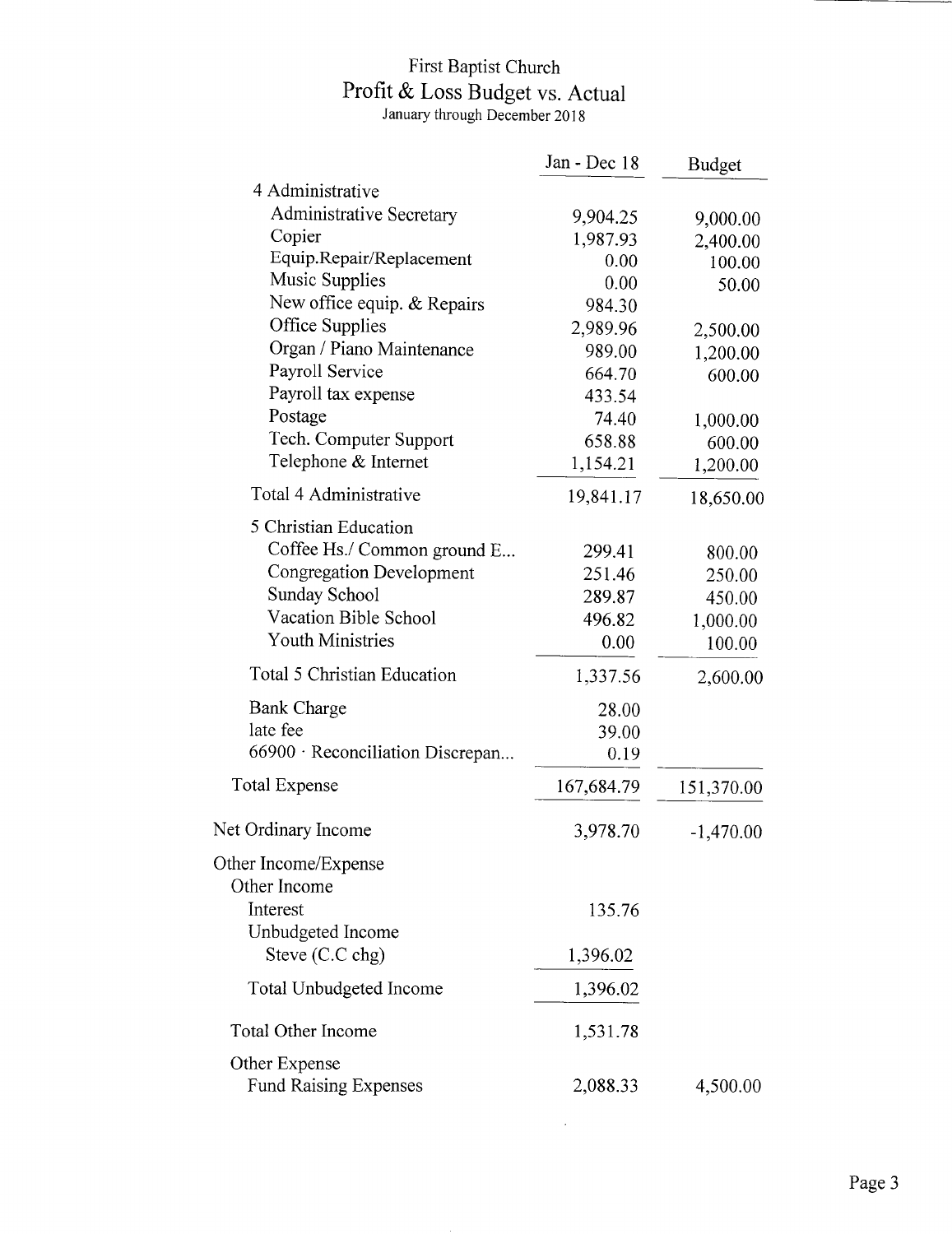# First Baptist Church<br>Profit & Loss Budget vs. Actual<br>January through December 2018

|                                  | Jan - Dec 18 | <b>Budget</b> |
|----------------------------------|--------------|---------------|
| Unbudgeted Expenses              |              |               |
| Credit Card Expense              | 60.30        |               |
| <b>Youth Ministries</b>          | 289.28       |               |
| <b>Total Unbudgeted Expenses</b> | 349.58       |               |
| <b>Total Other Expense</b>       | 2,437.91     | 4,500.00      |
| Net Other Income                 | $-906.13$    | $-4,500.00$   |
| Net Income                       | 3,072.57     | $-5,970.00$   |

 $\hat{\boldsymbol{\beta}}$ 

 $\bar{\epsilon}$ 

 $\mathcal{L}_{\mathcal{A}}$ 

 $\frac{1}{2}$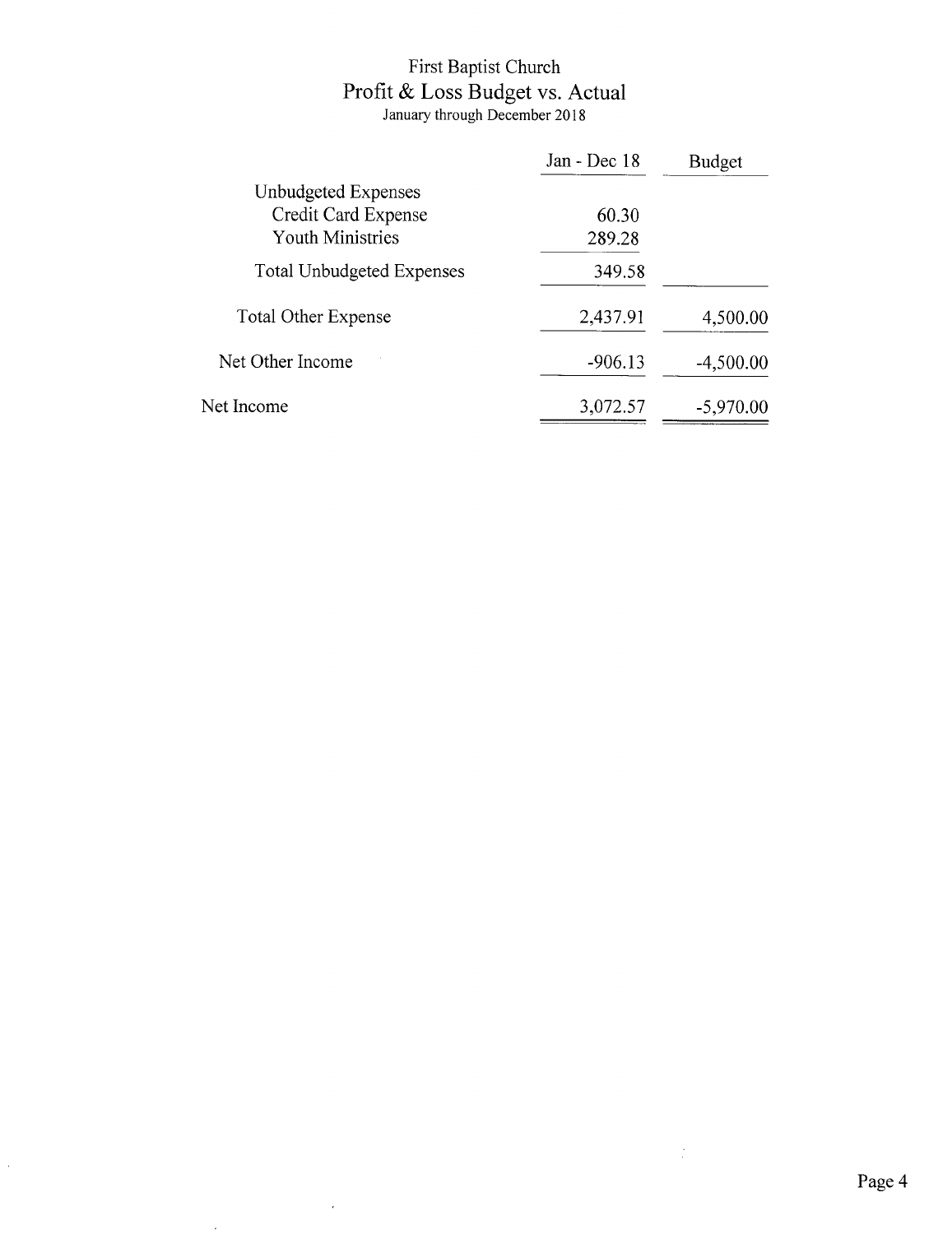| 01/16/19                                            |                      |     | January through December 2018<br><b>Profit and Loss Detail</b><br>Boy Scouts Troop 30 |                                     |                           |                                      |                    |
|-----------------------------------------------------|----------------------|-----|---------------------------------------------------------------------------------------|-------------------------------------|---------------------------|--------------------------------------|--------------------|
| Type                                                | Date                 | Num | Name                                                                                  | Memo                                | $\overline{\overline{C}}$ | Split                                | Amount             |
| Direct Public Support<br>Deposit<br>Check<br>Income | 05/15/18<br>05/01/18 | 133 | Harbor Baptist Church<br>Cub Scouts                                                   | Annual collectio<br>Money split fro |                           | Boy Scouts Troop<br>Boy Scouts Troop | 170.00<br>$-76.00$ |
| Deposit                                             | 05/24/18             |     | Oberkotter Foundation                                                                 | Scholarship/and                     |                           | Boy Scouts Troop                     | 1,500.00           |
| Total Direct Public Support                         |                      |     |                                                                                       |                                     |                           |                                      | 1,594.00           |
| <b>Membership Dues</b><br>Program Income<br>Deposit | 01/12/18             |     | Narragansett Council BSA Deposit                                                      |                                     |                           | Boy Scouts Troop                     | 33.00              |
| Total Membership Dues                               |                      |     |                                                                                       |                                     |                           |                                      | 33.00              |
| Total Program Income                                |                      |     |                                                                                       |                                     |                           |                                      | 33.00              |
| Total Income                                        |                      |     |                                                                                       |                                     |                           |                                      | 1,627.00           |
|                                                     |                      |     |                                                                                       |                                     |                           |                                      |                    |

Expense

**Net Income 1,627.00** Net Income

1,627.00

**Page 1**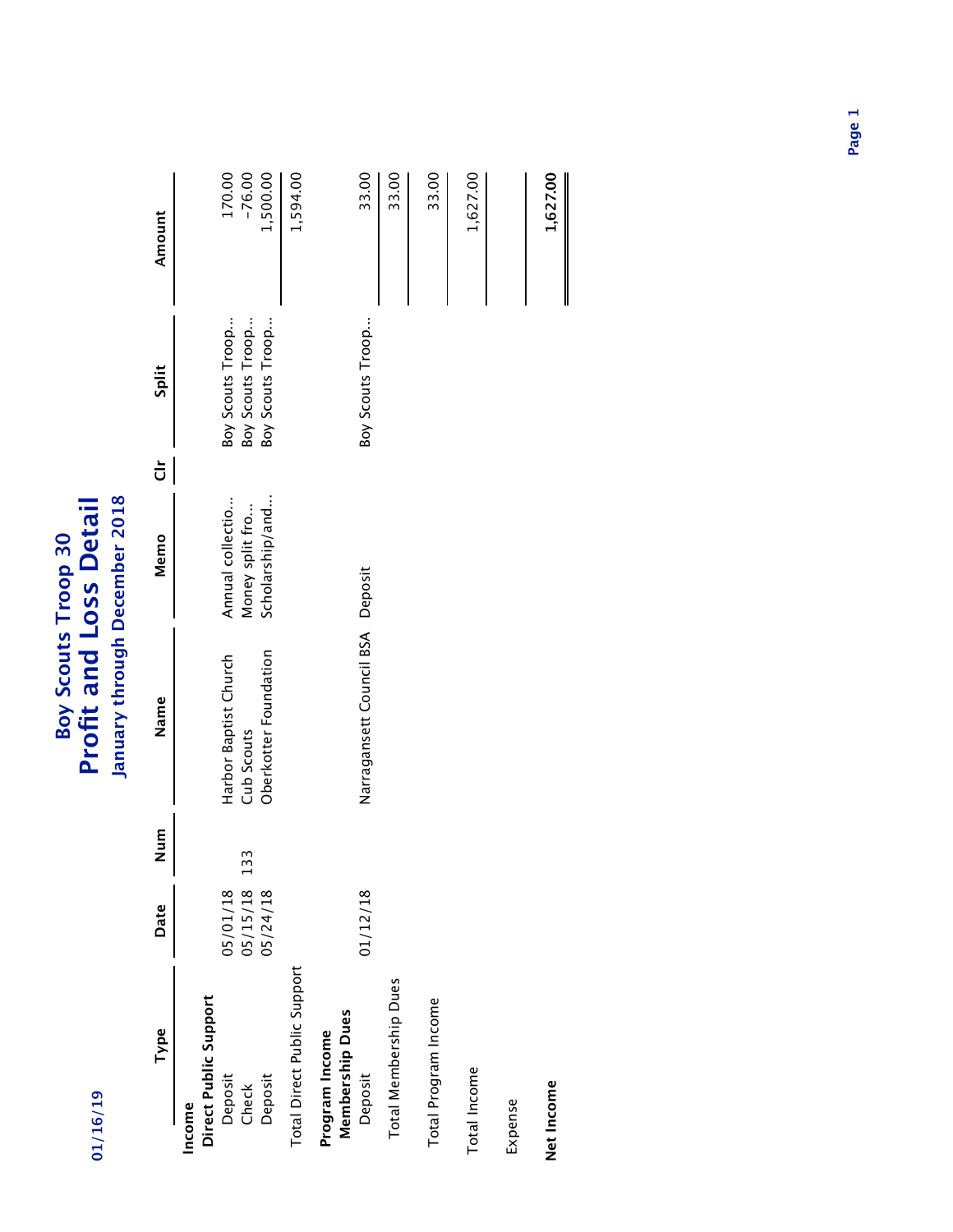#### **Harbor Church 2019 Budget (Proposed)** 2017 2019 Diff 19-18 **Missions** ABC/ABCORI 5,592 4,510 4,755 245 International Student Center 1,000 1,000 100 (900) RI Power & Light 150 150 150 -00 Workshops & Seminars  $-00$  500 500 500 **Missions total 6,742 5,660 5,505 (155) Building Expenses** Maintenance 24,000 12,000 10,000 (2,000) Sexton Expenses 500 500 500 -00 Electricity 4,000 2,600 2,600 -00 Fire Alarm 2,000 1,200 1,250 50 Fire Extinguishers **800** 850 50 Fuel Oil 4,000 4,000 5,000 1,000 Hospitality Supplies 1,000 1,100 800 (300) Insurance 13,500 13,500 10,000 (3,500) Lawn, Dump, etc 2,500 2,500 3,000 500 Propane 1,500 1,600 1,600 -00 Sewer Use 3,600 3,780 4,000 220 Water 3,600 3,780 4,000 220 **Building Expenses Total 61,100 47,360 43,600 (3,760) Pastoral and Worship** Continuing Education 100 100 100 200 100 Deacons 250 100 100 -00 Flower Fund 1900 900 900 600 (300) Medical Insurance 8,837 8,000 10,000 2,000 Musician 6,175 6,000 6,000 -00 Pastoral Expense  $-00$   $-00$   $1,200$   $1,200$ Pastor Salary 51,984 45,000 48,000 3,000 Pulpit Supply **600** -00 300 300 300 Retirement 10,500 **10,500** 10,500 **4**,100 Social Security Allowance  $\begin{array}{cccc} 5,354 & 4,500 & 5,500 & 1,000 \end{array}$ Seminary Intern 4,350 2,000 -00 (2,000) Travel Expense 1,000 100 1,000 900 Sabbatical Expense  $2,365$  -00  $-00$ Visiting Pastor  $\begin{array}{ccc} 4,000 & 4,000 & -00 \end{array}$  (4,000) **Pastoral & Worship Total 93,449 77,100 83,400 6,300**  YTD 12-17 2018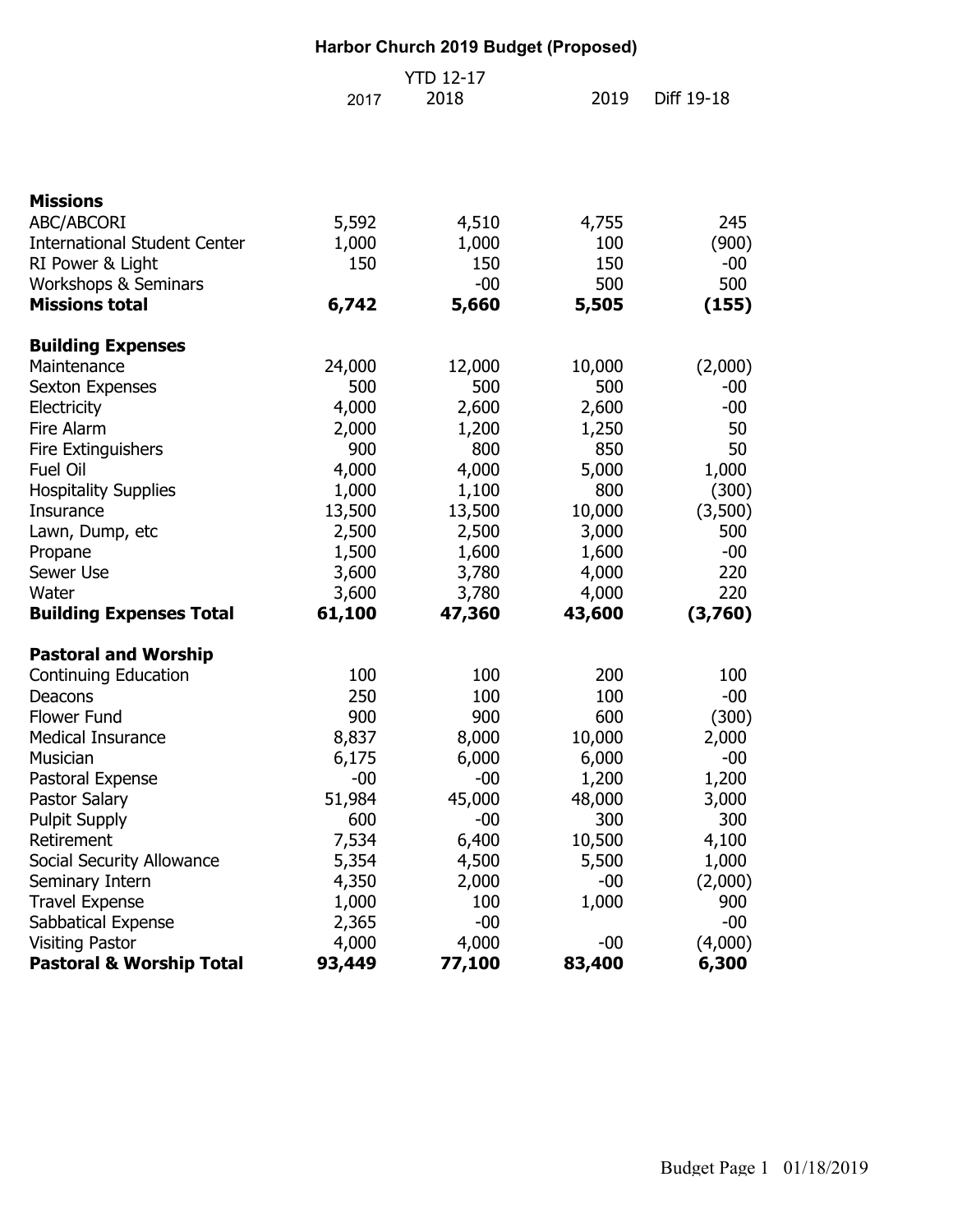#### **Harbor Church 2019 Budget (Proposed)**

| 2017 | 2018 Proposed 2019 | Diff 19-18 |
|------|--------------------|------------|
|      |                    |            |

| <b>Administrative</b>            |         |         |         |          |
|----------------------------------|---------|---------|---------|----------|
| Admin. Secretary                 | 10,000  | 9,000   | 10,500  | 1,500    |
| Copier                           | 2,300   | 2,400   | 1,000   | (1,400)  |
| Equip. Repair/Replacement        | 100     | 100     | $-00$   | (100)    |
| <b>Music Supplies</b>            | 200     | 50      | 250     | 200      |
| New Equip                        |         |         | 750     | 750      |
| <b>Office Supplies</b>           | 1,750   | 2,500   | 2,500   | $-00$    |
| Piano/Organ Maintenance          | 1,200   | 1,200   | 1,200   | $-00$    |
| Payroll Service                  | 550     | 600     | 660     | 60       |
| Payroll Tax Expense              | 110     | $-00$   | $-00$   | $-00$    |
| Postage                          | 1,000   | 1,000   | 500     | (500)    |
| Tech support, software           | 600     | 600     | 750     | 150      |
| Telephone & internet             | 1,800   | 1,200   | 1,200   | $-00$    |
| <b>Administrative Total</b>      | 19,610  | 18,650  | 19,310  | 660      |
| <b>Christian Education</b>       |         |         |         |          |
| <b>Common Ground Events</b>      | 1,500   | 800     | 1,600   | 800      |
| Congregational Development       | 300     | 250     | 500     | 250      |
| Promotion & Development          |         |         | 2,000   | 2,000    |
| <b>Sunday School</b>             | 150     | 450     | 2,000   | 1,550    |
| <b>Vacation Bible School</b>     | 800     | 1,000   | 1,000   | $-00$    |
| <b>Youth Ministries</b>          | 600     | 100     | 100     | $-00$    |
| <b>Total Christian Education</b> | 3,350   | 2,600   | 7,200   | 4,600    |
| Bank charges/fees                | $-00$   |         |         | $-00$    |
| late fee                         |         |         |         | $-00$    |
| Carry over from Spring Appeal    |         |         |         | $-00$    |
| <b>Fund Raising Expenses</b>     | 4,500   | 4,500   | 2,500   | (2,000)  |
| <b>Total Expenses</b>            | 4,500   | 4,500   | 2,500   | $-2,000$ |
| budget totals                    | 188,751 | 155,870 | 161,515 | 5,645    |